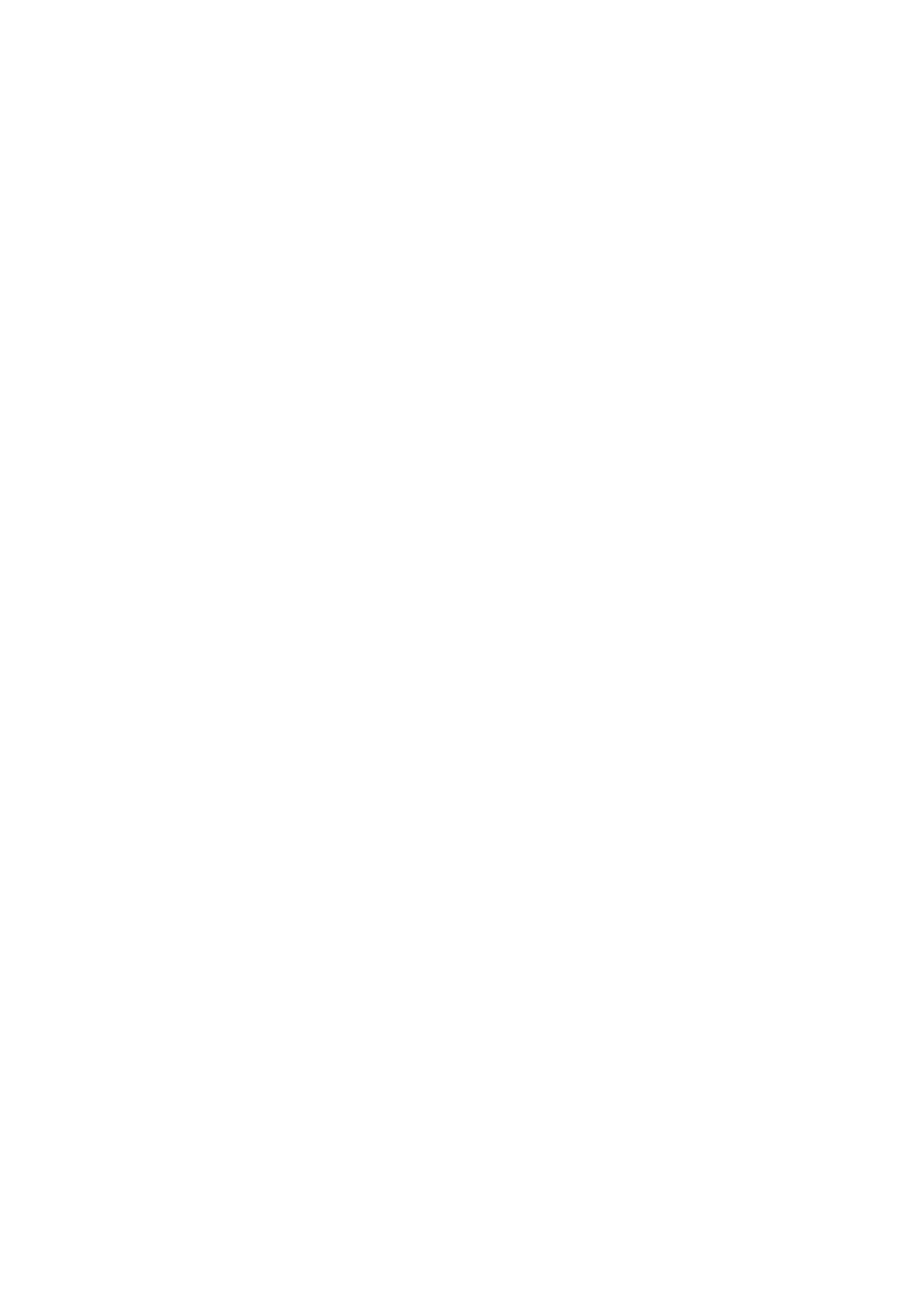# **TABLE OF CONTENTS 19 JUNE 2019**

|    | <b>Business</b><br>Page No. |                                                                                                                                                                  |   |  |
|----|-----------------------------|------------------------------------------------------------------------------------------------------------------------------------------------------------------|---|--|
|    |                             |                                                                                                                                                                  |   |  |
| 1. |                             | <b>Meeting Conduct</b>                                                                                                                                           | 5 |  |
|    |                             | 1.1 Apologies                                                                                                                                                    | 5 |  |
|    |                             | 1.2 Conflict of Interest Declarations                                                                                                                            | 5 |  |
|    |                             | 1.3 Confirmation of Minutes                                                                                                                                      | 5 |  |
|    |                             | 1.4 Items not on the Agenda                                                                                                                                      | 5 |  |
|    |                             | 1.5 Public Participation                                                                                                                                         | 5 |  |
| 2. | <b>General Business</b>     |                                                                                                                                                                  | 6 |  |
|    | 2.1                         | <b>Proposed Road Stopping - Land Adjoining 6 Greenview</b><br>Way, Miramar                                                                                       | 6 |  |
|    | 2.2                         | <b>Road Closures</b>                                                                                                                                             | 6 |  |
|    | 2.3                         | New premises Lease for Alex Moore Park Sport and<br>Community Incorporated and extension of lease period<br>for the Lyall Bay Surf Life Saving Club Incorporated | 8 |  |
|    | 2.4                         | Approval of Name for a new right-of-way in Johnsonville                                                                                                          | 9 |  |
|    | 2.5                         | Approval of Name for New Right-of-way in Island Bay                                                                                                              | 9 |  |
|    |                             |                                                                                                                                                                  |   |  |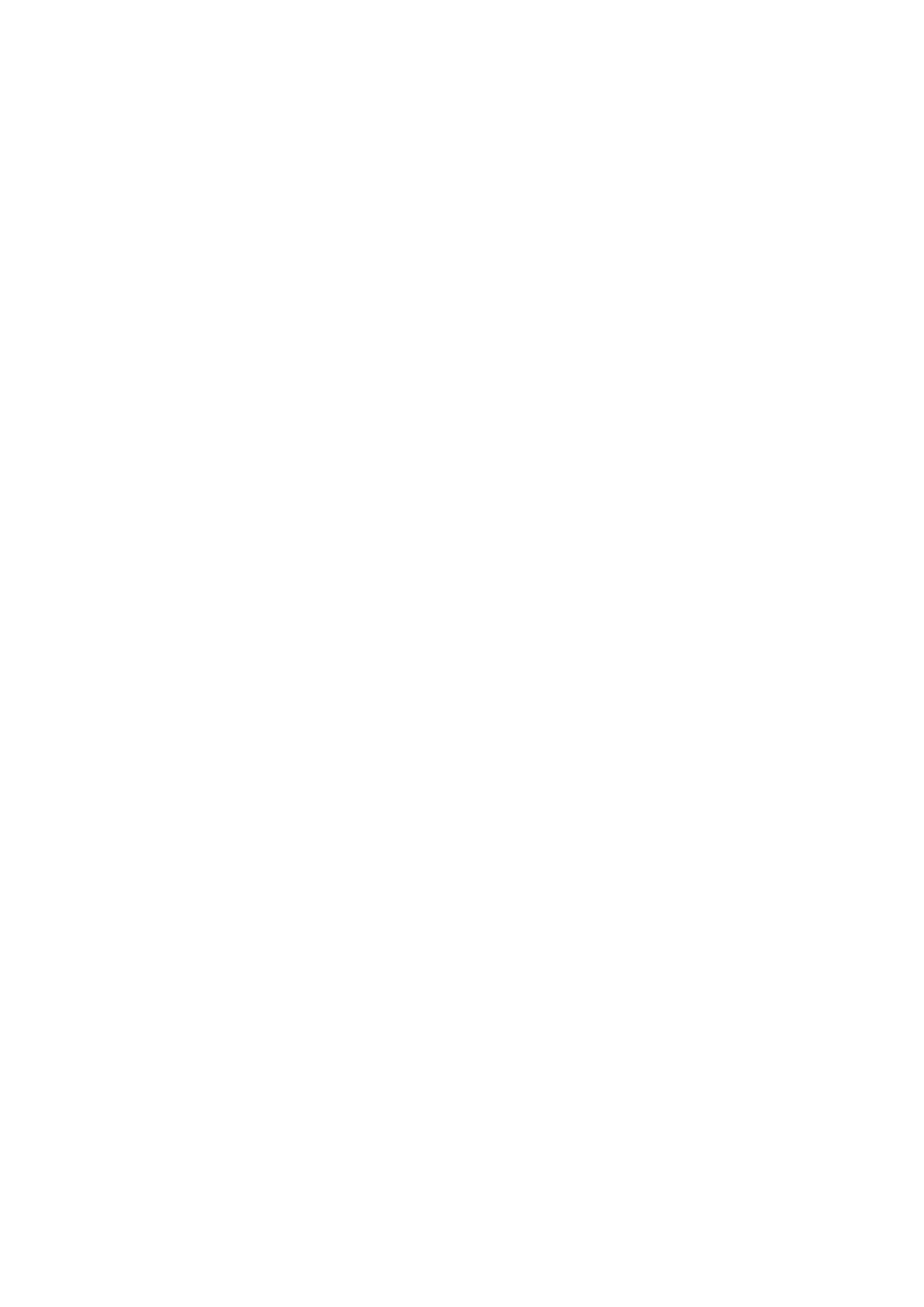# <span id="page-4-0"></span>**1. Meeting Conduct**

The Chairperson opened the meeting at 9.32am.

# <span id="page-4-1"></span>**1.1 Apologies**

No apologies were received.

# <span id="page-4-2"></span>**1.2 Conflict of Interest Declarations**

No conflicts of interest were declared.

## <span id="page-4-3"></span>**1.3 Confirmation of Minutes**

#### **Moved Councillor Sparrow, seconded Councillor Lee**

#### **Resolved**

That the Regulatory Processes Committee:

1. Approve the minutes of the Regulatory Processes Committee Meeting held on 15 May 2019, having been circulated, that they be taken as read and confirmed as an accurate record of that meeting.

**Carried**

## <span id="page-4-4"></span>**1.4 Items not on the Agenda**

There are no items not on the agenda.

## **1.5 Public Participation**

There are no public participation requests.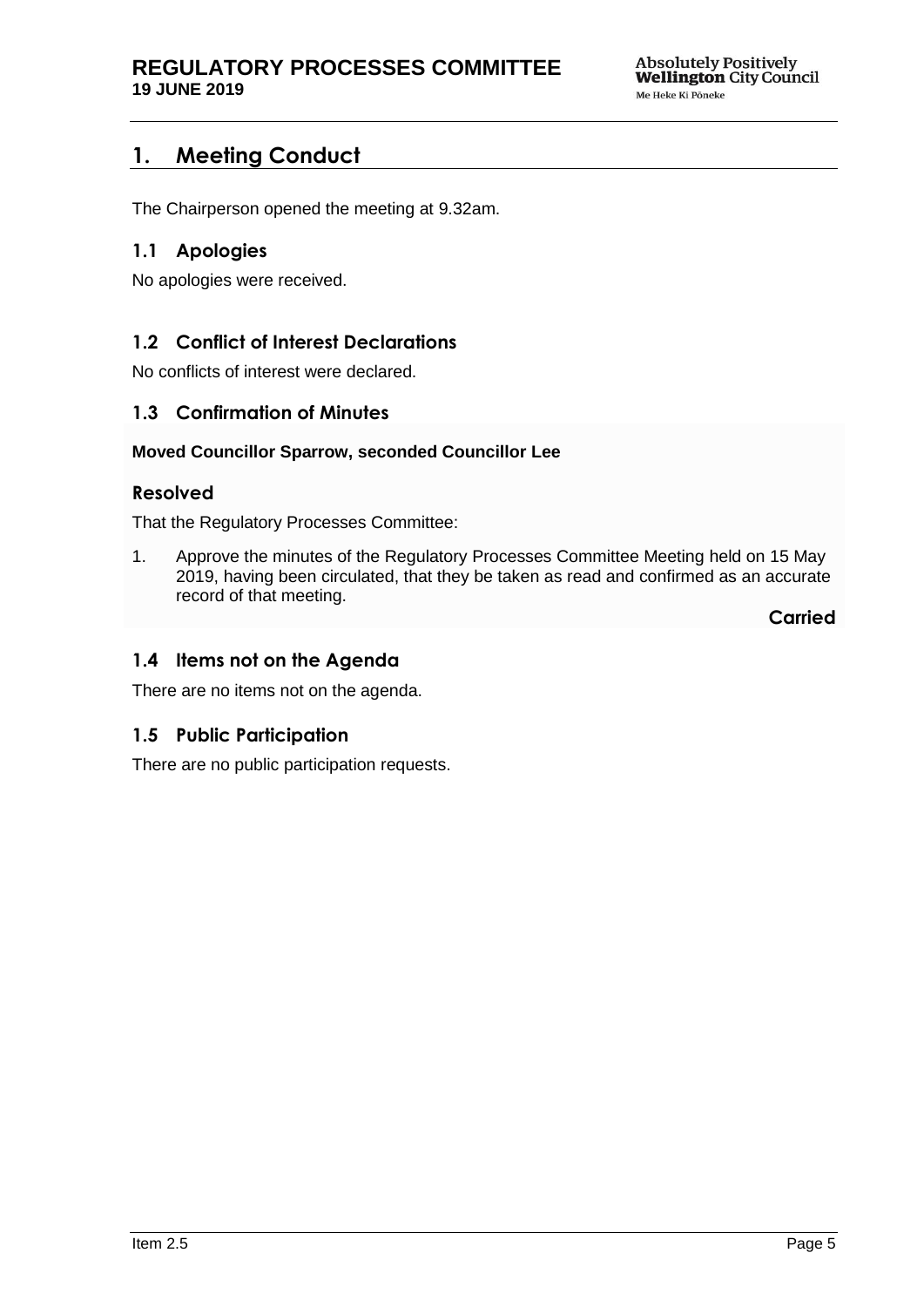# <span id="page-5-0"></span>**2. General Business**

# <span id="page-5-1"></span>**2.1 Proposed Road Stopping - Land Adjoining 6 Greenview Way, Miramar**

#### **Moved Councillor Sparrow, seconded Councillor Calvi-Freeman**

## **Resolved**

That the Regulatory Processes Committee:

- 1. Receives the information.
- 2. Recommends to the Council that it:
	- a) Agrees that approximately 126 $m^2$  of unformed legal road on Totara Road, Miramar, shown as the land bordered red on the plan in Attachment 2 (the Land) and abutting 6 Greenview Way, Miramar (being Lot 2 DP 10332, ROT WN431/57), is not required for a public work and is surplus to requirements
	- b) Agrees to dispose of the land.
	- c) Delegates to the Chief Executive Officer the power to conclude all matters in relation to the road stopping and disposal of the Land, including all legislative matters, issuing of relevant public notices, declaring the road stopped, negotiating the terms of sale or exchange, imposing any reasonable covenants and anything else necessary.
- 3. Notes that if objections are received to the road stopping, and the applicant wishes to continue with the process, a further report will be presented to the Regulatory Processes Committee for consideration.

**Carried**

## <span id="page-5-2"></span>**2.2 Road Closures**

#### **Moved Councillor Sparrow, seconded Councillor Lee**

#### **Resolved**

That the Regulatory Processes Committee:

- 1. Receives the information.
- 2. Note that recommendations in this report should not be amended without first carrying out further consultation with affected parties and verification from the Council's Traffic Engineer that the amendment is not likely to cause unreasonable impact on traffic.
- 3. Agrees to close the following roads and sections of the roads for the events (as listed below) to vehicles and cycles only, subject to the conditions listed in the proposed Temporary Road Closures Impact Reports:

#### **Capital City Duathlon on Sunday, 25 August 2019 from 6am to 12pm:**

*Massey Road* (Scorching Bay to Northern entrance to Shelly Bay Base).

**Wellington Car Club** – **Shelley Bay Sealed Sprint on Sunday, 6 October 2019 from 7am to 6pm:**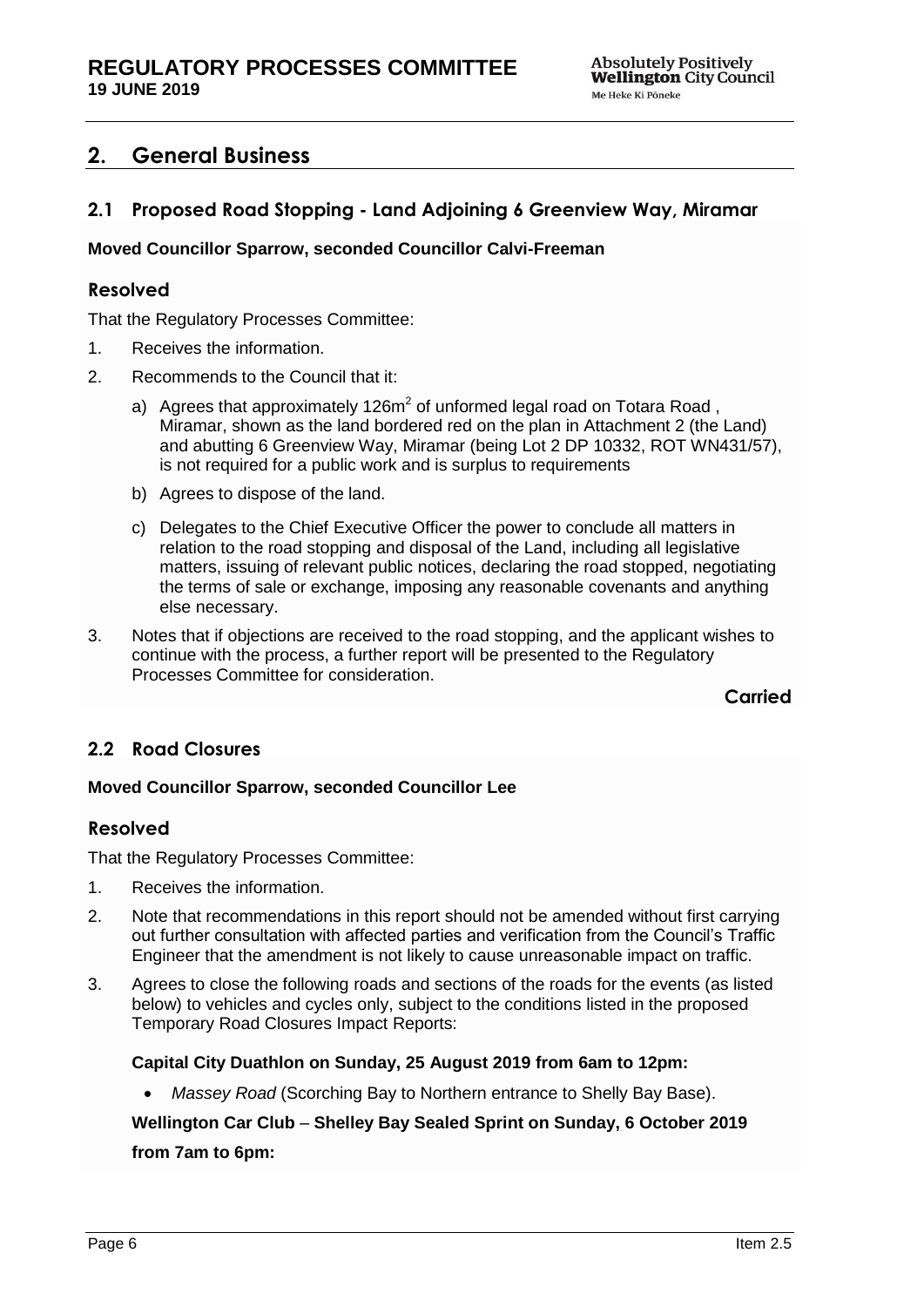*Massey Road* (Scorching Bay to Northern entrance to Shelley Bay Base).

#### **Thorndon Fair on Sunday, 1 December 2019 from 6am to 6pm:**

- *Tinakori Road* **(**between Bowen Street and Harriett Street).
- *Hill Street* **(**between Tinakori Road and approximately 100 meters east).

#### **Spring into Tawa on Saturday, 19 October 2019 from 5am to 5pm:**

*Main Road* **(**between Lyndhurst Road intersection and Surrey Street roundabout).

# **A Very Welly Christmas on Friday, 22 November from midnight to Sunday 24 November 2019 midnight:**

- *Lambton Quay* (Whitmore Street to Willis Street);
- *Ballance Street* (Old Bailey side entrance to Lambton Quay);
- *Stout Street* (Ballance Street to Lambton Quay);
- *Waring Taylor Street* (Intersection Maginnity and Waring Taylor to Lambton Quay);
- *Johnson Street* (Wilson Carpark to Lambton Quay);
- *Brandon Street* (Halfway on Brandon Street to Lambton Quay). **Newtown Festival on Sunday 8 March, 2020 from 5.00am to 9.00pm:**
- *Arney Street* (All);
- *Colombo Street* (for approximately 100 east of Riddiford Street).
- **Note:** The Colombo begins on Saturday, 7 March 2020 at 7am and extends to

11.30pm on Sunday 8 March 2020:

- *Riddiford Street* (between Mein Street and Rhodes Street);
- *Rintoul Street* (between Riddiford Street and Millward Street);
- *Newtown Avenue* (for approximately 100m east of Riddiford Street);
- *Normanby Street* (for approximately 80m east of Riddiford Street);
- *Donald McLean Street* (for approximately 150m east of Riddiford Street);
- *Ferguson Street* (for approximately 60 m south of Donald McLean Street);
- *Gordon Street* **(**All);
- *Gordon Place* (All);
- Florence Street (All).

#### **Carried**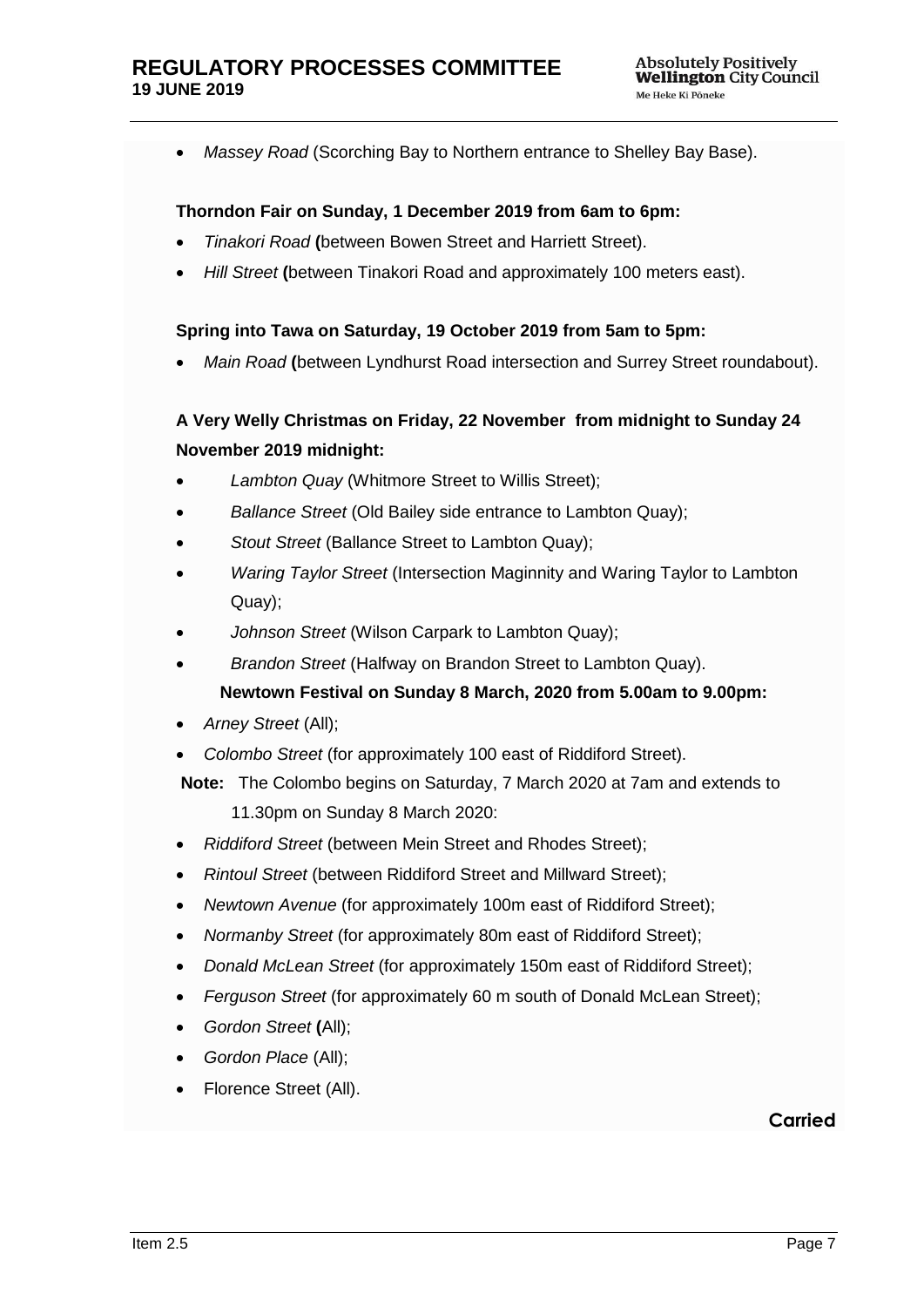# <span id="page-7-0"></span>**2.3 New premises Lease for Alex Moore Park Sport and Community Incorporated and extension of lease period for the Lyall Bay Surf LIfe Saving Club Incorporated**

#### **Moved Councillor Sparrow, seconded Mayor Lester**

# **Resolved**

That the Regulatory Processes Committee:

- 1. Receives the information.
- 2. Agrees to grant a premises leases for an eleven year term with two renewal terms of eleven years to the Alex Moore Park Sport and Community Incorporated (AMPSCI) for:
	- a. The hub building which will be located at Alex Moore Park, Bannister Avenue, Johnsonville and the land is legally described as Lot 17- 20 on Deposited Plan 2107 and contained within Records of Title WN600/20 and WN507/94.
	- b. The leased area will be  $470m^2$  and will include the entire upstairs area, foyer, lift and stairwell.
	- c. Notes that the lease will be executed following completion of the Hub Facilities, and provided AMPSCI has made the requisite payments and it not being in breach of any provision in the extant Partnering Agreement between the Council and AMPSCI.
	- d. Notes that the Society will submit its ten-year maintenance plan and up-to-date health and safety policy and procedures prior to the lease being executed.
- 3. Agrees to extend the, already approved, ground lease period for the Lyall Bay Surf Life Saving Club Incorporated to eleven years, with two rights of renewal of eleven years. The leased area is  $418.6m^2$  and is legally described as Part Lot 3, Deposited Plan 2456 and is contained in Record of Title WN428/268.
- 4. Notes that approval to grant the lease and extend the lease period on Reserve land is conditional on:
	- a. Appropriate iwi consultation
	- b. Public notification as required under sections 119 and 120 of the Reserves Act
	- c. No sustained objections resulting from the above notification
	- d. Legal and advertising costs being met by the Lessees (where applicable).

**Carried**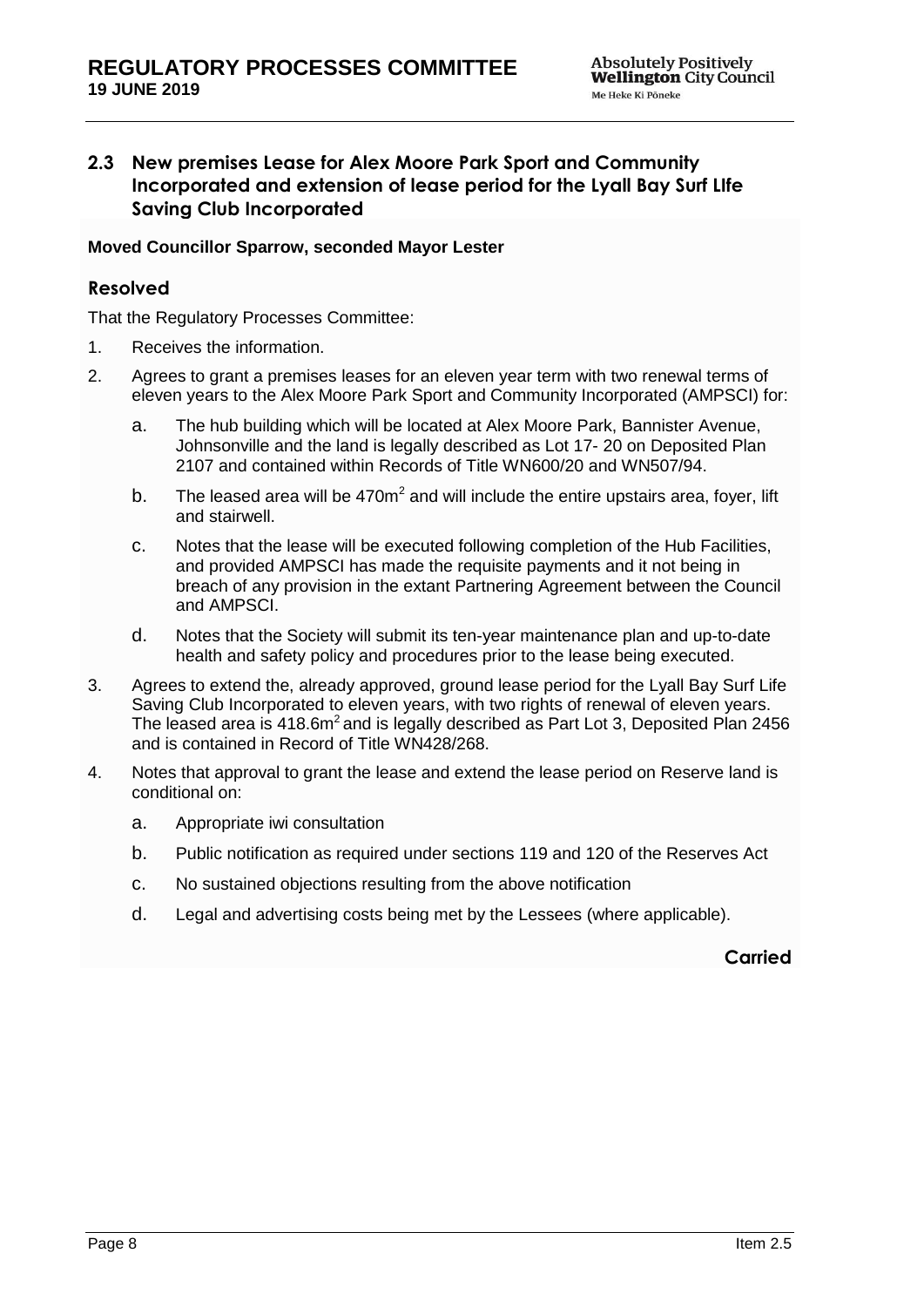# <span id="page-8-0"></span>**2.4 Approval of Name for a new right-of-way in Johnsonville**

#### **Moved Councillor Sparrow, seconded Councillor Lee**

#### **Recommendations**

That the Regulatory Processes Committee:

- 1. Receives the information.
- 2. Approves the name *Silvereye Way* to be allocated to the new right-of-way created as a result of a recent subdivision in Johnsonville, as shown on F Plan 3105.

The Committee, with leave of the meeting, suspended standing orders 3.16.2 to allow members who have spoken to the motion to move/second a procedural motion..

#### **Moved Councillor Sparrow, seconded Mayor Lester**

#### **Resolved**

That the Regulatory Processes Committee:

1. Lie the item of business on the table, and not to discuss further at the meeting.

**Carried**

## <span id="page-8-1"></span>**2.5 Approval of Name for New Right-of-way in Island Bay**

#### **Moved Councillor Sparrow, seconded Councillor Calvert**

#### **Recommendations**

That the Regulatory Processes Committee:

- 1. Receives the information.
- 2. Agrees to approve the name *Dobson Way* to be allocated to the right-of-way created as a result of redevelopment of the Erskine College site in Island Bay, as shown on F Plan 3106.

#### **Moved Councillor Calvi-Freeman, seconded Mayor Lester an amendment by way of substitution:**

#### **Resolved**

2. Agrees to approve the name **Mary** *Dobson Way* to be allocated to the right-of-way created as a result of redevelopment of the Erskine College site in Island Bay, as shown on F Plan 3106.

**Carried**